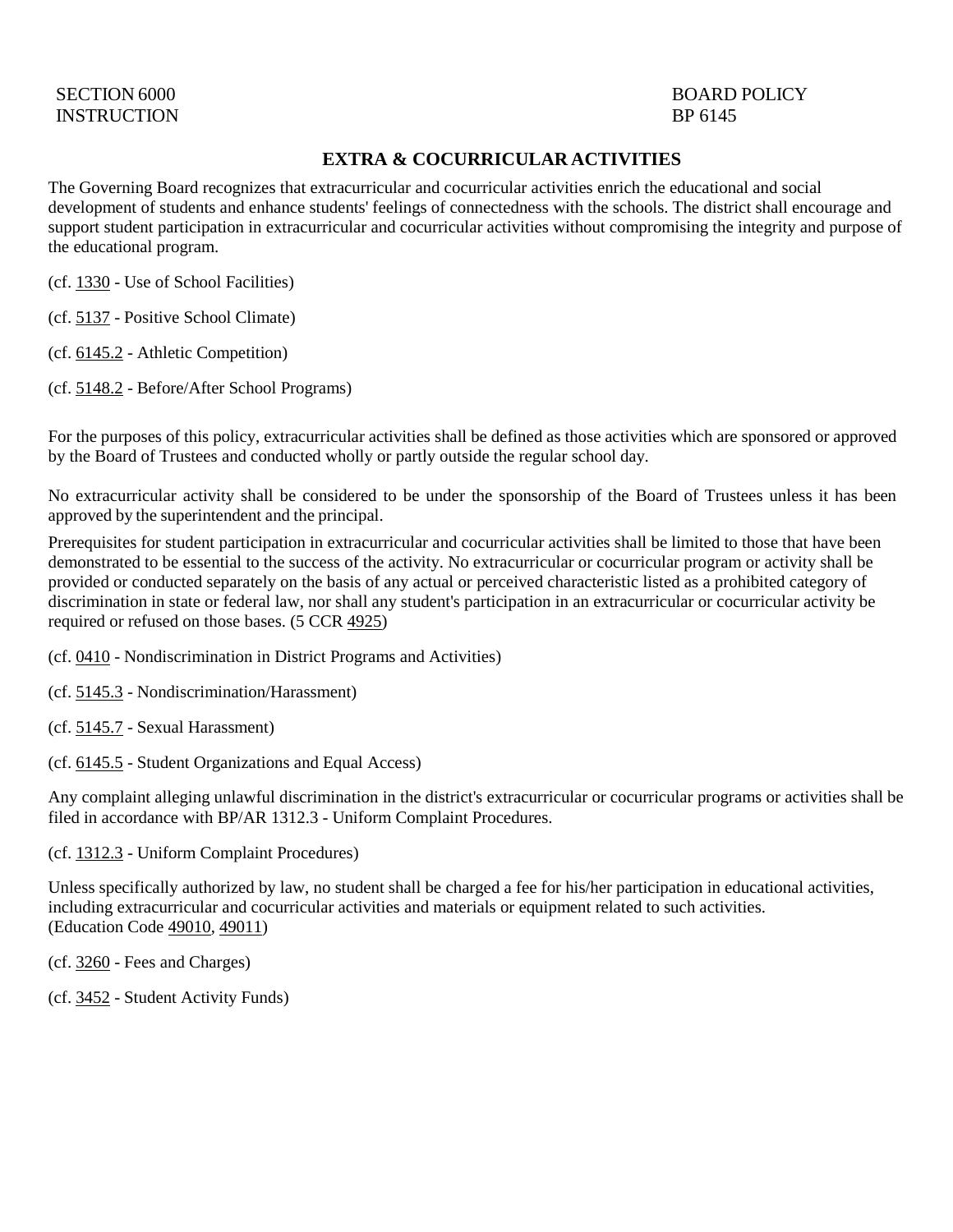## **Eligibility Requirements**

To be eligible to participate in extracurricular and cocurricular activities, students in grades 7-12 must demonstrate satisfactory educational progress in the previous grading period, including, but not limited to: (Education Code [35160.5\)](http://gamutonline.net/displayPolicy/133166/6)

- 1. Maintenance of a minimum of 2.0 grade point average on a 4.0 scale in all enrolled classes
- 2. Maintenance of minimum enrollment and progress toward meeting high school graduation requirements
- 3. For interscholastic athletic programs governed by the California Interscholastic Federation (CIF), student athletes are subject to additional eligibility criteria specified in CIF bylaws, including criteria related to age, grade, attendance, scholastic achievement, residence, transfers, and discipline. See BP [6145.2](http://gamutonline.net/displayPolicy/1075010/6) - Athletic Competition.
- (cf. [5121](http://gamutonline.net/displayPolicy/1053072/6) Grades/Evaluation of Student Achievement)
- (cf. [6146.1](http://gamutonline.net/displayPolicy/352667/6) High School Graduation Requirements)

Any decision regarding the eligibility of a homeless student, foster youth, or child of an active duty military family for extracurricular or cocurricular activities shall be made by the Superintendent or designee in accordance with Education Code [48850](http://gamutonline.net/displayPolicy/137886/6) and [49701.](http://gamutonline.net/displayPolicy/600235/6)

(cf. [6173](http://gamutonline.net/displayPolicy/274293/6) - Education for Homeless Children)

- (cf. [6173.1](http://gamutonline.net/displayPolicy/324915/6) Education for Foster Youth)
- (cf. [6173.2](http://gamutonline.net/displayPolicy/599415/6) Education of Children of Military Families)

The Superintendent or designee may revoke a student's eligibility for participation in extracurricular and cocurricular activities when the student's poor citizenship is serious enough to warrant loss of this privilege.

#### **Student Conduct at Extracurricular/Cocurricular Events**

When attending or participating in extracurricular and cocurricular activities on or off campus, district students are subject to district policies and regulations relating to student conduct. Students who violate district policies and regulations may be subject to discipline including, but not limited to, suspension, expulsion, transfer to alternative programs, or denial of participation in extracurricular or cocurricular activities in accordance with Board policy and administrative regulation. When appropriate, the Superintendent or designee shall notify local law enforcement.

- (cf. [5131](http://gamutonline.net/displayPolicy/931147/6) Conduct)
- (cf. [5131.1](http://gamutonline.net/displayPolicy/170885/6) Bus Conduct)
- $(cf. 5144 Discipline)$  $(cf. 5144 Discipline)$  $(cf. 5144 Discipline)$
- (cf. [5144.1](http://gamutonline.net/displayPolicy/909488/6) Suspension and Expulsion/Due Process)
- (cf. [5144.2](http://gamutonline.net/displayPolicy/288773/6) Suspension and Expulsion/Due Process (Students with Disabilities))

Annual Policy Review

The Board shall annually review this policy and implementing regulations. (Education Code [35160.5\)](http://gamutonline.net/displayPolicy/133166/6)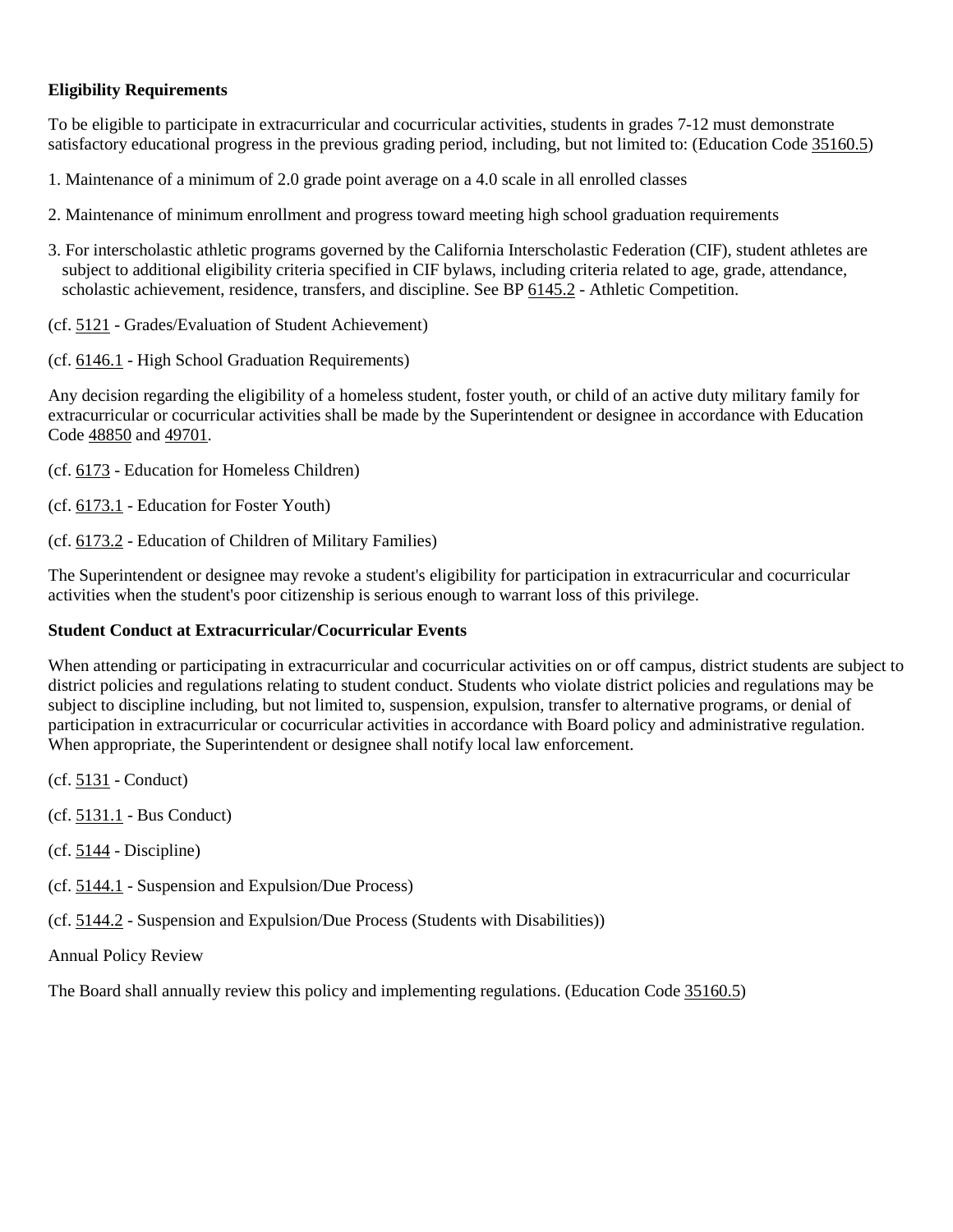Legal Reference:

EDUCATION CODE

[35145](http://gamutonline.net/displayPolicy/131392/6) Public meetings

[35160.5](http://gamutonline.net/displayPolicy/133166/6) District policy rules and regulations; requirements; matters subject to regulation

[35179](http://gamutonline.net/displayPolicy/226509/6) Interscholastic athletics; associations or consortia

[35181](http://gamutonline.net/displayPolicy/131415/6) Students' responsibilities

[48850](http://gamutonline.net/displayPolicy/137886/6) Participation of homeless students and foster youth in extracurricular activities and interscholastic sports

[48930-](http://gamutonline.net/displayPolicy/132256/6)[48938](http://gamutonline.net/displayPolicy/132262/6) Student organizations

[49010-](http://gamutonline.net/displayPolicy/781183/6)[49013](http://gamutonline.net/displayPolicy/781186/6) Student fees

[49024](http://gamutonline.net/displayPolicy/600918/6) Activity Supervisor Clearance Certificate

[49700-](http://gamutonline.net/displayPolicy/600215/6)[49703](http://gamutonline.net/displayPolicy/600218/6) Education of children of military families

#### CALIFORNIA CONSTITUTION

Article 9, Section 5 Common school system

CODE OF REGULATIONS, TITLE 5

[350](http://gamutonline.net/displayPolicy/186808/6) Fees not permitted

[4900](http://gamutonline.net/displayPolicy/187041/6)[-4965](http://gamutonline.net/displayPolicy/244922/6) Nondiscrimination in elementary and secondary education programs receiving state financial assistance

[5531](http://gamutonline.net/displayPolicy/187063/6) Supervision of extracurricular activities of pupils

UNITED STATES CODE, TITLE 42

[2000h-](http://gamutonline.net/displayPolicy/191961/6)2-2000h-6 Title IX, 1972 Education Act Amendments

COURT DECISIONS

Hartzell v. Connell, (1984) 35 Cal. 3d 899

Management Resources:

CALIFORNIA DEPARTMENT OF EDUCATION PUBLICATIONS

Pupil Fees, Deposits, and Other Charges, Fiscal Management Advisory 12-02, April 24, 2013

CALIFORNIA TASK FORCE REPORT TO THE LEGISLATURE

Compact on Educational Opportunity for Military Children: Preliminary Final Report, March 2009

COMMISSION ON TEACHER CREDENTIALING PUBLICATIONS

Information on Assembly Bill 346 Concerning the Activity Supervisor Clearance Certificate (ASCC), Coded Correspondence 10-11, July 20, 2010